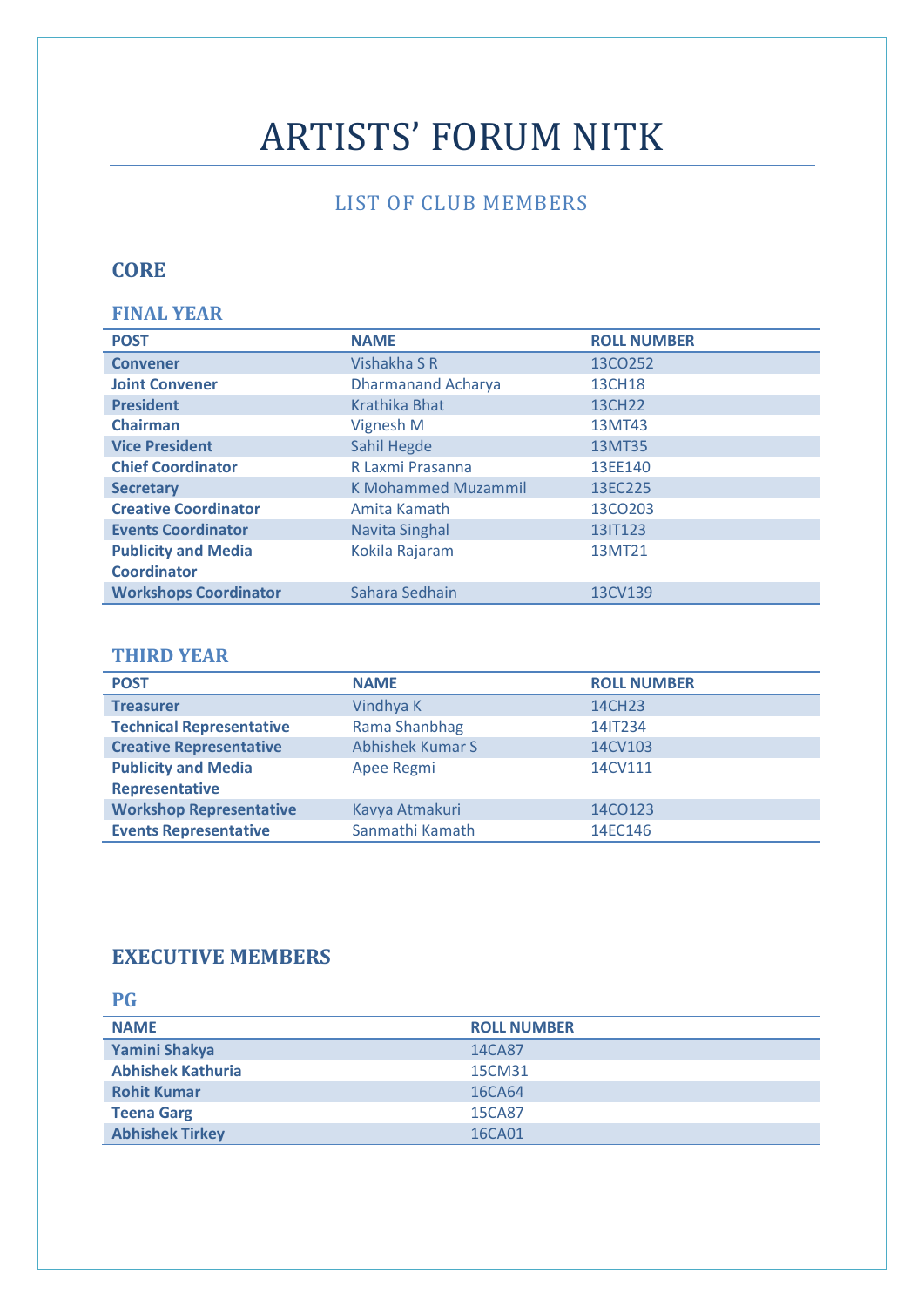## **FINAL YEARS**

| <b>NAME</b>                    | <b>ROLL NUMBER</b> |
|--------------------------------|--------------------|
| <b>Aabha Gopan</b>             | 13CH01             |
| <b>Chandana Velaga</b>         | 13CO217            |
| Dayanada Hanumappa Kori        | 13ME227            |
| Gudala Balabhavya              | 13EE116            |
| <b>Gunjan Kothari</b>          | 13IT113            |
| <b>Manish Kumar</b>            | 13MT25             |
| <b>Manoj S</b>                 | 13MN19             |
| <b>Nikhita Vinay Hegde</b>     | 13IT225            |
| Pankaj Kumar                   | 13MN23             |
| <b>Prateek Jha</b>             | 13ME160            |
| <b>Satyesh Shanker Awasthi</b> | 13ME262            |
| Siddhartha Shandilya           | <b>13CH44</b>      |
| <b>Smriti Murali</b>           | 13CO246            |
| <b>Yuvraj Singh Bawa</b>       | 13ME223            |

## **THIRD YEARS**

| <b>NAME</b>                 | <b>ROLL NUMBER</b> |
|-----------------------------|--------------------|
| <b>Aditya Anurag</b>        | 14EE102            |
| <b>Amal Johny</b>           | 14CV108            |
| Giriraj Srinarayan Heda     | 14ME228            |
| <b>Megha Mantur</b>         | 14EC131            |
| <b>Navya RS</b>             | 14CO126            |
| <b>Neha B</b>               | 14IT224            |
| <b>Nischita Kaza</b>        | 14EE137            |
| <b>Prerith M R Arakere</b>  | 14CV141            |
| <b>Samanvita Sastry</b>     | 14CO139            |
| <b>Samhita Varambally B</b> | 14EC244            |
| <b>Sangeetha GS</b>         | 14CO141            |
| <b>Sonali Maruti Naik</b>   | 14EE242            |
| <b>Srivalya Elluru</b>      | 14IT243            |
| <b>Vignesh R</b>            | 14CO153            |
| <b>Vishal Kumar</b>         | 14CH49             |

## **SECOND YEARS**

| <b>NAME</b>                 | <b>ROLL NUMBER</b> |
|-----------------------------|--------------------|
| <b>Abey Biju</b>            | 15CV201            |
| <b>Akshay U Prabhu</b>      | 15IT203            |
| <b>Aniroodh Kumaraswamy</b> | 15ME112            |
| <b>Apurva P</b>             | 15EC105            |
| <b>Ashika Nayak</b>         | 15EC107            |
| <b>Bharath C Yaram</b>      | 15EC111            |
| D.Sai Krishna Prasanthi     | 15MT11             |
| Deeksha Pai S               | 15CH13             |
| <b>G</b> Anupama            | 15CH16             |

## **UG**